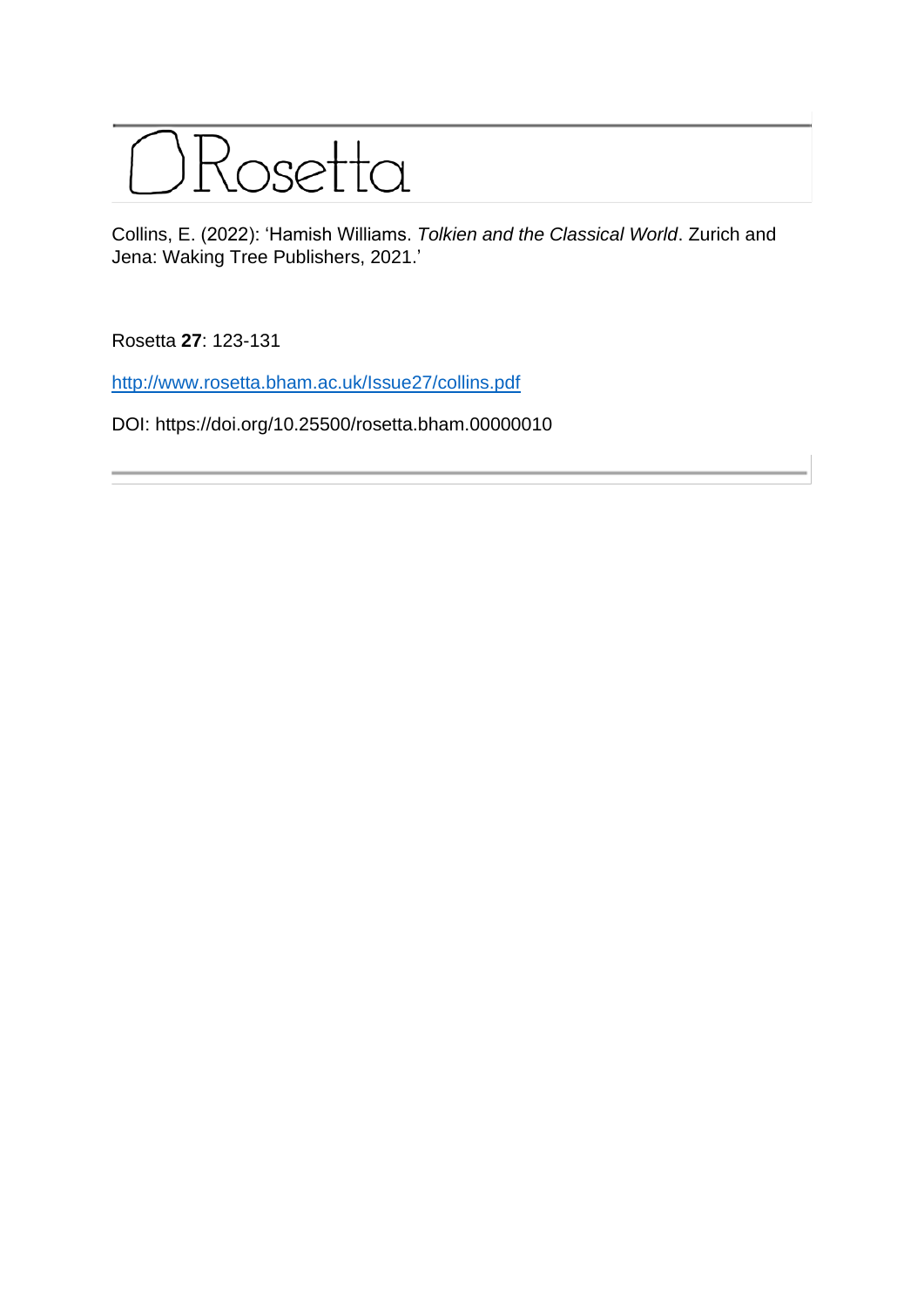## **Hamish Williams.** *Tolkien and the Classical World***. Zurich and Jena: Waking Tree Publishers, 2021. Pp. xi & 414. £19.85. ISBN: 978-3-905703-45-0 (pbk).**

*Elliott Collins* (University of Birmingham)

Tolkien and the Classical World is the 46<sup>th</sup> and latest entry in Waking Tree Publisher's Cormarë Series, a series dedicated to the study of Tolkien's life and legendarium. As the title suggests, the volume views the Tolkien's works through a classical lens, and in this pursuit, collates a varied offering from 16 Tolkienists and Classicists. The result is an eclectic volume, which takes on a wide range of subjects with varying levels of success. While the volume does not necessarily break new ground, it does push the boundaries on some themes and reflections that are recurrent in the study of Tolkien's classical influences and is therefore a valuable resource for all scholars of Tolkien and classical reception alike.

The work is divided into 5 themes, namely: 'Classical lives and Histories'; 'Ancient Epic and Myth'; 'In Dialogue with Greek Philosophers'; 'Around the Borders of the Classical World'; and finally, 'Shorter Remarks and Observations'. The latter section contains two succinct pieces, the first of which appears to find its place in this volume, while the second needed more time and space to make an impact. One thing the volume does fairly well throughout is to recognise that Tolkien need not have read or studied a particular classical work or history to have been influenced by it. This does mean, however, that some essays attempt to handle topics that Tolkien never openly broached himself. While some handle this challenge well, others have a harder time being convincing and thus fail to fulfil the purpose of the volume, as stated by Williams (discussed further below).

In the introduction, 'Classical Tradition, Modern Fantasy and the Generic Contracts of Readers' (p.xi-xxvi), Williams places the volume within the current academic and cultural climate, establishing, with reference to specific essays, where it sits in the field of classical reception, before moving on to discuss Tolkien's work and its position in modern culture. In particular, Williams notes that a decline in classical training has led to classical influences in modern texts being obscured by other more recognisable

123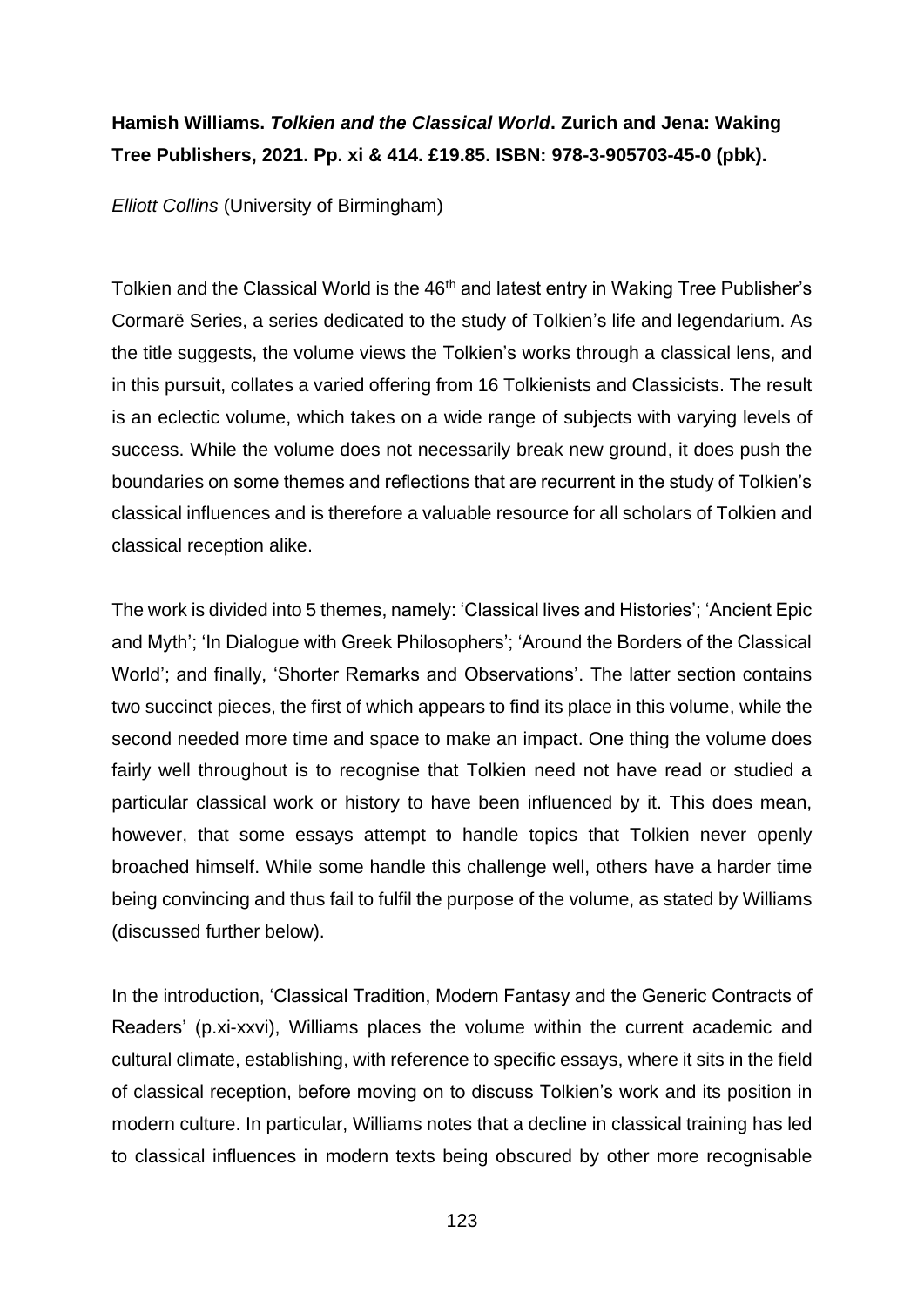influences (p.xvi).<sup>1</sup> In doing so, the scholar justifies classical analyses of Tolkien, and gives a rationale for the volume's ultimate aim; that is to question if and how classical source criticism allows us to interpret and reinterpret Middle-earth. While most of the volume is successful in this pursuit, there are certain offerings which fall short of the mark.

The scholar then provides the first offering, a biographical piece, 'Tolkien the Classicist: Scholar and Thinker' (p.3-36). Providing a launchpad for the following essays, Williams justifies the search for classical sources in Tolkien's work, guiding readers chronologically through Tolkien's initial love for, subsequent disillusionment, and eventual reconciliation with classics. Naturally, the biographical works of Carpenter and Garth are necessarily consulted, though Williams equally makes use of some less well-known sources. In particular, the scholar's use of Oronzo Cilli's 2019 volume, *Tolkien's Library*, is particularly effective for showing the depth of Tolkien's classical knowledge. In this respect, Williams attempts to show unequivocally (as Tom Shippey has previously) that Tolkien is almost as much a classicist as he is a medievalist.<sup>2</sup>

The following chapter, Ross Clare's 'Greek and Roman Historiographies in Tolkien's Númenor' (p.37-68), adds to the body of work, populated by the works of Shippey and Ford, amongst others, which aims to identify historical referents in Tolkien's imagined peoples.<sup>3</sup> Focusing on the history of Númenor, Clare demonstrates the parallels between: Tolkien's Númenor and the rise and fall of Athens; the Númenorean kings and the Roman Emperors; and the fall of the Númenorean Faithful and the subjugation of Christians in the Roman Empire. It is perhaps curious that there was not a greater emphasis on Tolkien's own Christianity in the final section, though an in-depth discussion of this would likely require an essay of its own. While these three historical referents may initially seem quite broad, Clare justifies discussing them together by demonstrating that the historians who wrote about these periods – whether through 'historical storytelling techniques' or 'classical historiographical strategies and

 $1$  This is perhaps what Newman (2005) intended when he stated that 'this is a moment to emphasise, not our lofty superiority of taste… but our kinship with Tolkien's epic.'

 $2$  Shippey 2011.

<sup>3</sup> Ford, 2005; Shippey 2013.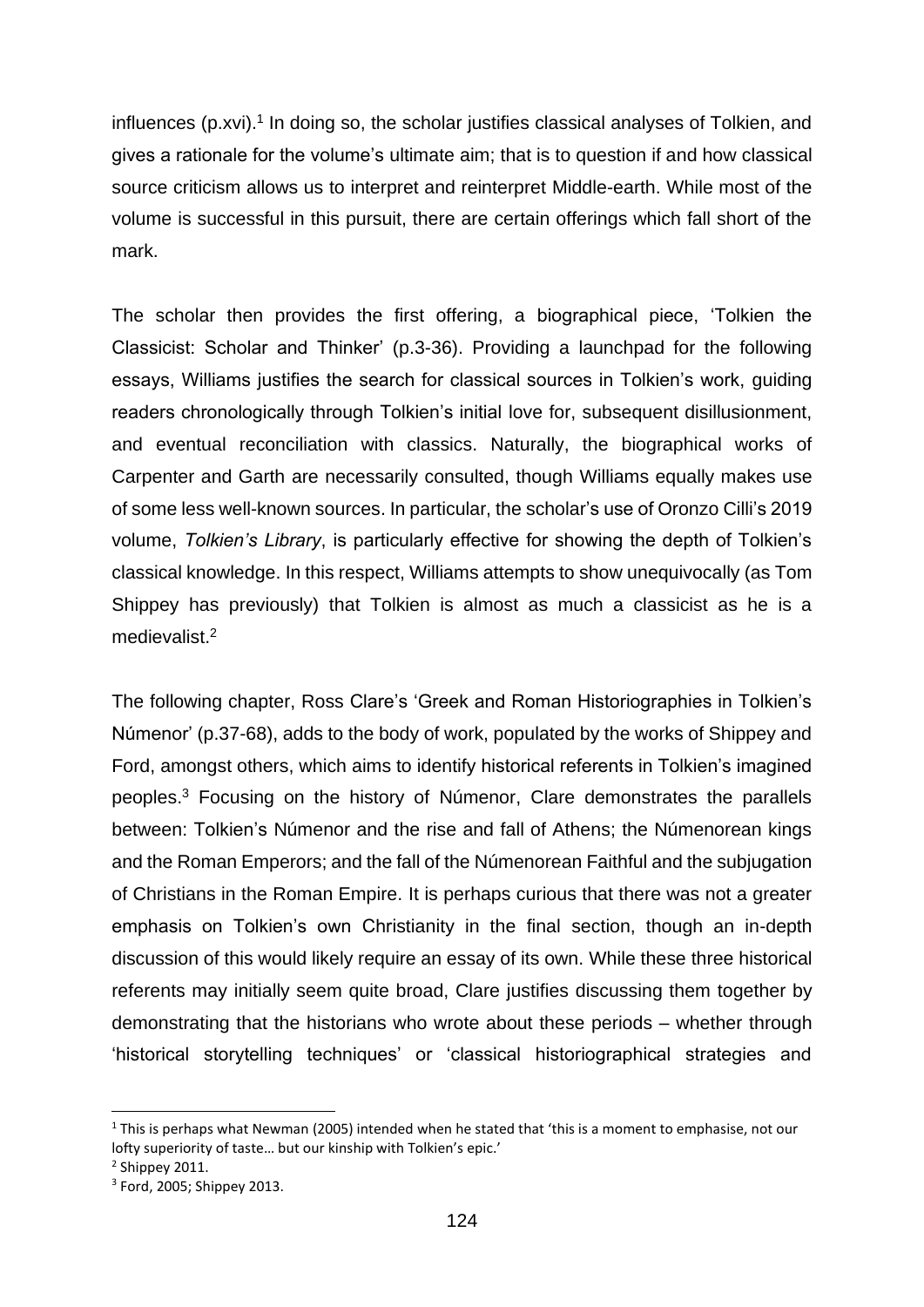conventions' – may have had an influence on how the fall of Númenor was written (p.63). Thus, the scholar sets a precedent for further studies; that classical receptions are not found solely in Tolkien's imagined cultures, but also in the way that Tolkien writes their histories.

The first text in 'Ancient Epic and Myth', Giuseppe Pezzini's 'The Gods in Tolkien's Epic: Classical patterns of Divine Interaction' (p.73-103), compares and contrasts Tolkien's Valar with the classical gods of Olympus, analysing how both interact with mortals. The scholar begins by analysing divine interaction in the *Silmarillion*, in the form of theophanies, then direct interaction, before moving onto various forms of mediated interaction, contrasting throughout against classical examples. The final section focuses on divine interaction in *The Lord of the Rings*, which as Pezzini demonstrates, is far more implicit than in the mythological *Silmarillion*. The scholar's final summation of divine interaction provides fertile grounds for a study aimed more closely at Tolkien's own experiences; that is, while the Olympians are motivated by self-interest, Tolkien's Valar are motivated by love for mortals, and learn over time to aid them without encroaching upon their freedom. That being said, while Pezzini has aptly rationalised this from a theological perspective, there is perhaps more to be said from a political standpoint which might enlighten the topic further (Williams' observations on Tolkien and the notion of empire and liberty, for example, might be relevant here (p.28-9)).

Benjamin Eldon Stevens' essay, 'Middle-earth as Underworld: From Katabasis to Eucatastrophe' (p.105-130), examines the nature of Tolkien's depiction of *katabasis*, contrasting it against the inherently negative perception of *katabasis* in classical Greek interpretations. For Stevens, instances of *katabasis* in the legendarium are integral to the eucatastrophic turn, whence the scholar coins the term 'eucatabasis', building on Tolkien's own neologism (p.111). The essay becomes increasingly dense in its latter stages; when Stevens attempts to introduce elegy into the debate, the link between otherworldly darkness and historic loss is not always made entirely clear, and yet his findings are enlightening nonetheless. Perhaps more successful then, is Stevens' convincing account of how Tolkien's perceptions of darkness and theology impact his presentation of underworld. Stevens rounds out the essay by suggesting that Middleearth is, itself, an underworldly place, and thus figures the reader as the still-living on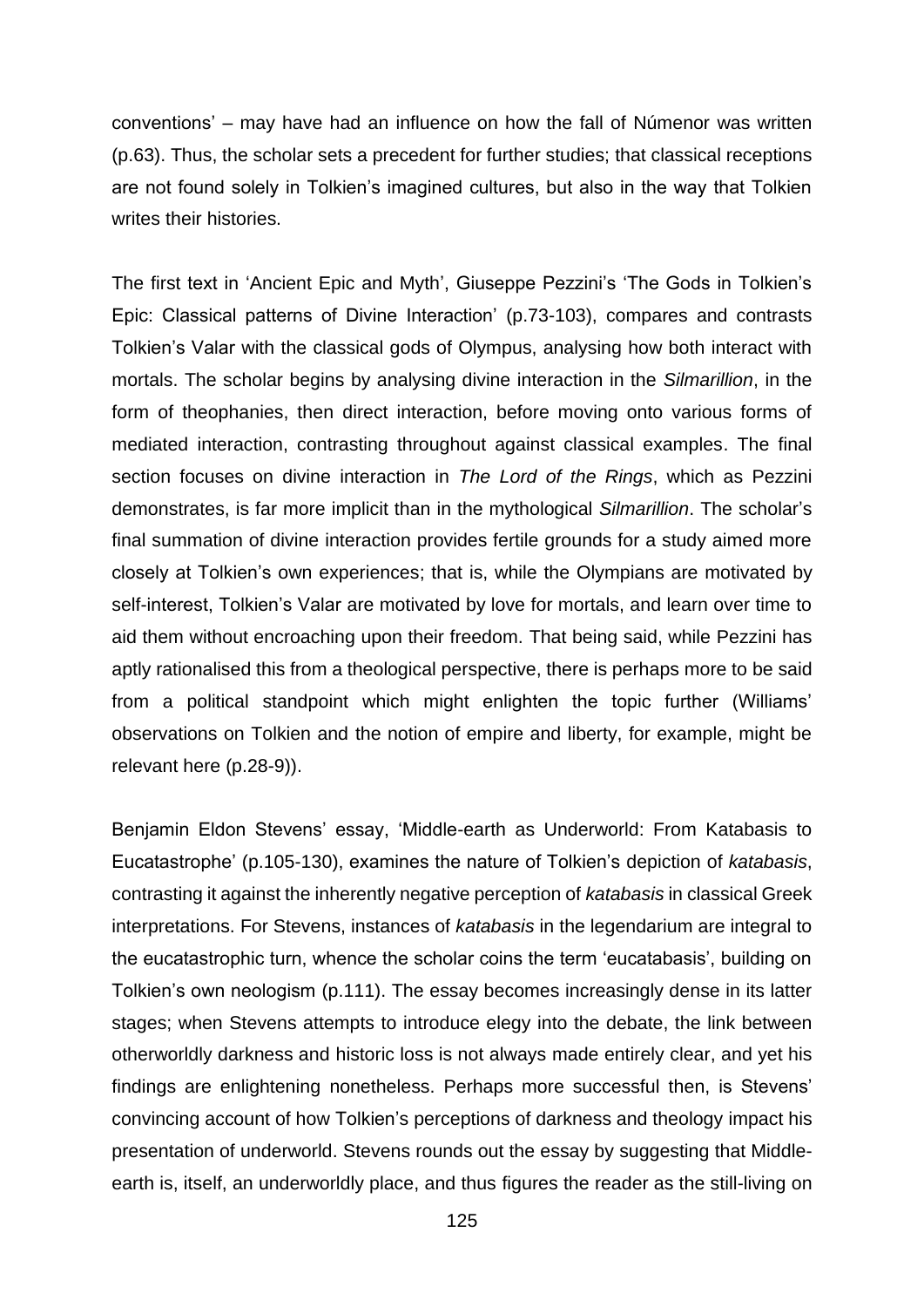an underworld journey, being guided through the underworld by the psychopomp, Tolkien.

In the following chapter, 'Pietas and the Fall of the City: A Neglected Virgilian influence' (p.131-163), Austin M. Freeman adopts a well-established tradition of identifying in Tolkien's work traces of classical epics. The trend picks up on work established by Pace, Morse, Greenman, and more recently, Bruce.<sup>4</sup> The virtue in Freeman's work, however, is that he branches out into a thematic study, identifying not similarities in narrative strands, but in character virtues and behaviour, with respect to classical *pietas*. Furthermore, he raises interesting ideas about the crossover between the classical, Germanic, and Christian. While medievalists may be less convinced, Freeman certainly makes the case for Virgilian *pietas* being the secret third ingredient to Tolkien's *estel*, along with Northern Spirit and Christian *pistis*.

Finishing off the section, Peter Astrup Sundt's 'Love Story of Orpheus and Eurydice in Tolkien's Orphic Middle-earth' (p.165-189) identifies the various orphic elements throughout the Legendarium in Beren and Lúthien, but also in the less obvious Ents and Entwives, and Tom Bombadil. Sundt examines how the classical interpretations (of Virgil and Ovid specifically), the medieval Sir Orfeo, and indeed Tolkien's passions interact in the author's own, very personal rendition, abandoning the tendency towards metaliterary self-reflection found in earlier versions of the myth, and presenting his orphic characters as vehicles of praise for his own loves: nature, music and poetry, and his wife.

Bridging the gap to the next section, 'In Dialogue with Greek Philosophers', Michael Kleu's 'Plato's Atlantis and the Post-Platonic Tradition in Tolkien's Downfall of Númenor' (p.193-215), aims to establish the degree to which the Númenorean narrative can be traced back to Plato's *Timaeus* and *Critias*. However, perhaps somewhat contradicting the purpose of the essay, Kleu argues more successfully that Tolkien's Númenor should be seen as a reception of the Atlantis interpretations of Ignatius Donnely and William Scott-Ellis, rather than those of Plato. In his conclusion, Kleu states his intention to suggest the 'function' and 'purpose' of Tolkien's reception

<sup>4</sup> Pace 1979; Morse 1986; Greenman 1992; Bruce 2012.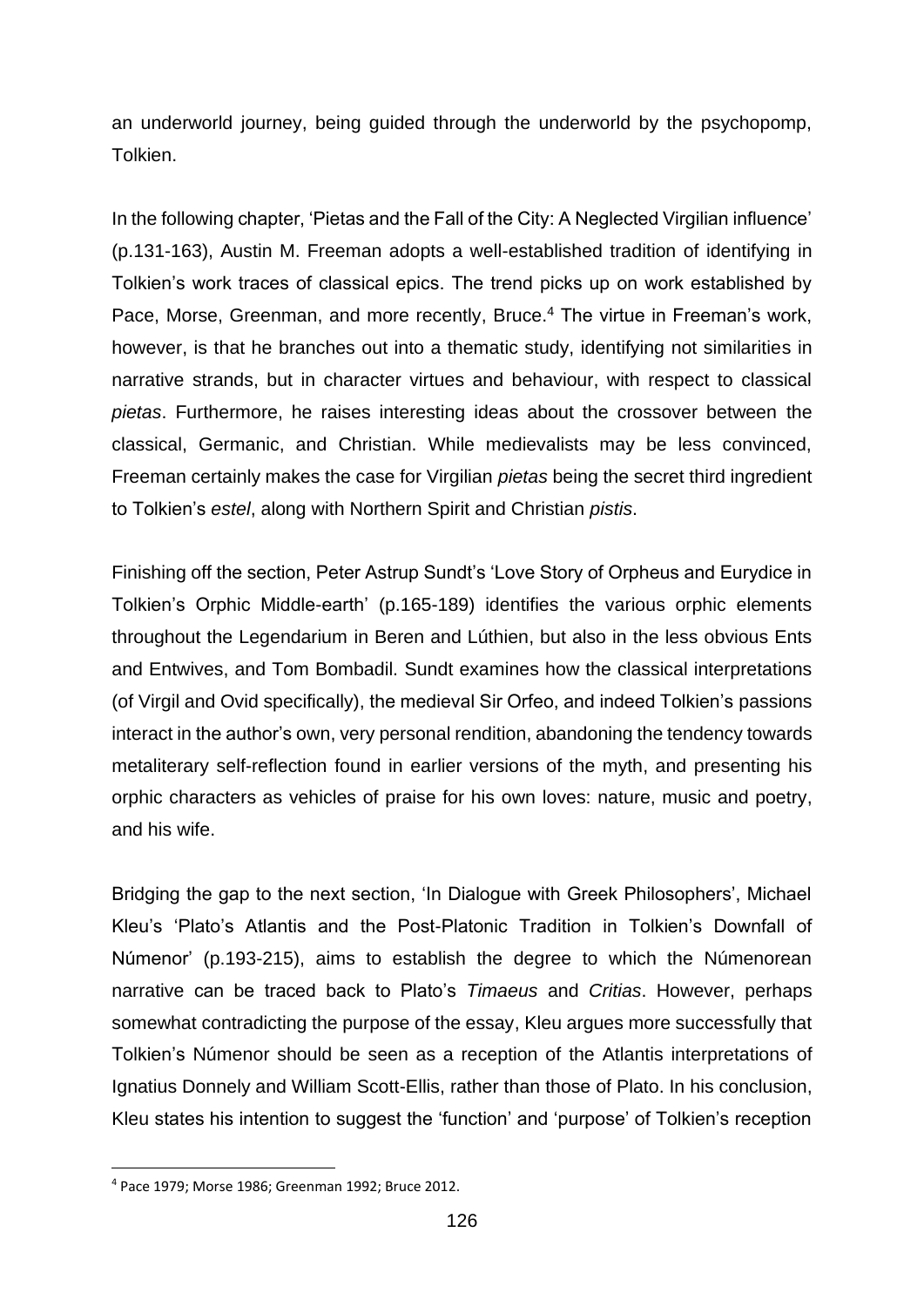of the Atlantean myth; however, on the topic of function he states only that the 'contentbased functions' are secondary to Tolkien's personal motivations, and does not expand on this (p.211).

Continuing with considerations on Plato, Łukasz Neubauer's essay, 'Less Consciously at First but More Consciously in the Revision: Plato's Ring of Gyges as a Putative Source of Inspiration for Tolkien's Ring of Power' (p.217-246), draws parallels between the Ring of Power and the Ring of Gyges, noting not only the obvious invisibility factor, but equally the corruption that accompanies the usage of the rings. The scholar is careful not to neglect other possible influences, including Nesbitt and Wagner, when analysing how and why Tolkien chose to adapt the nature of the Ring into an actively corrupting force (as opposed to Plato's idea of a ring that simply enables internalised evil to manifest externally). Neubauer addresses Shippey's thoughts from his 2003 volume on the addictive property of the One Ring (p.234); however, the argument could have perhaps benefited equally from factoring in Shippey's arguments on the Ring's corruption and Boethian philosophy from his 2000 volume, which has been cited elsewhere in the essay (though perhaps mention of these arguments might detract from the initial intention).<sup>5</sup>

In 'Horror and Fury: J.R.R. Tolkien's The Children of Hurin and the Aristotelian Theory of Tragedy' (p.247-268), Julian Eilmann moves on from Plato, focusing rather on examining the tragic elements in the fairly recent *Children of Húrin* in light of Aristotelian theory of tragedy. In a systematic study, Eilmann analyses both the nature of Túrin Turambar's character and the story's narrative structure, in order to identify how Tolkien incorporated the techniques expected of tragedy (namely *peripeteia* and *anagnorsis*), and ultimately achieved the cathartic ending that Aristotle pins as the defining characteristic of the genre. For better or worse, the scholar never addresses whether or not he believes Tolkien followed Aristotelian theory consciously, but rather details the ways in which the Children of Húrin conforms to said theory. Thus, a critical study on Tolkien's familiarity (or lack thereof) with Aristotle's theory of tragedy may be a direction for future study on this subject.

<sup>5</sup> Shippey 2000: 135.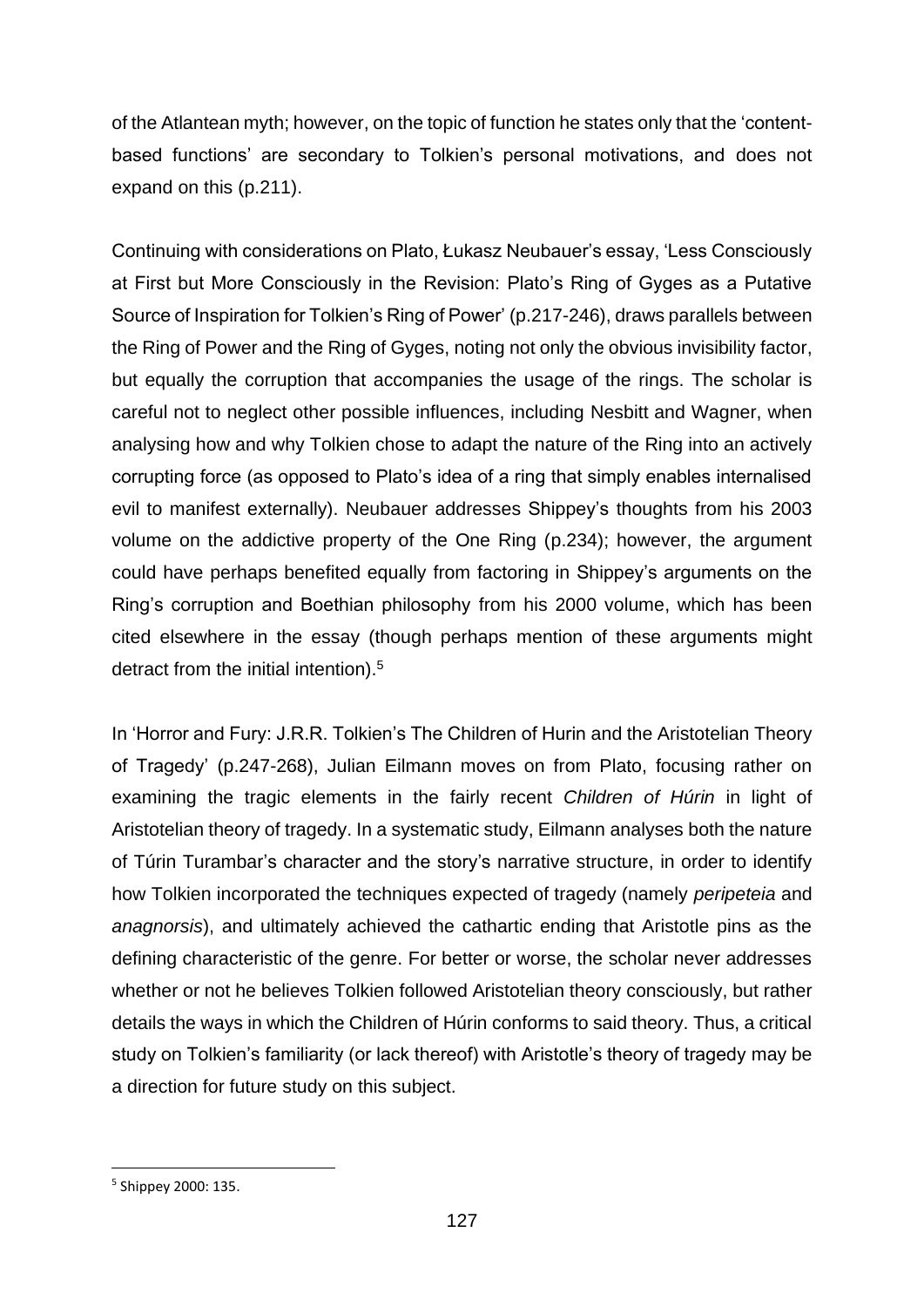Moving into the next section, Philip Burton's philological offering, '"Eastwards and Southwards": Philological and Historical Perspectives on Tolkien and Classicism' (p.273-304), takes on the task of discussing and explaining Tolkien's peculiar lexical choices. Burton convincingly demonstrates that certain words – those of particular animals, mythical creatures, plants and wines – are inherently symbolic of cultural transmission; 'oliphaunt', for example, has a contested etymology, but was likely received into English as a borrowing from Byzantium, or further east (p.289-290). Burton furthers the scholarship that views Tolkien's Middle-Earth as an expression of multiculturalism and cultural exchange, showing that this sentiment is even imbued in the language that characterises the secondary world.

Richard Z. Gallant's 'The Noldorization of the Edain: The Roman-Germani Paradigm for the Noldor and Edain in Tolkien's Migration Era' (p.305-327) marks a return to a historiographical study reminiscent of Clare's, though with a focus on finding historical antecedents in Tolkien's imagined cultures, rather than in his narrative devices and writing style. Gallant likens the 'education' of the Edain by the Noldor to the relationship between the Germani tribes and Rome, marking out in particular the transformation from the *gentes* Edain to the *regnum* Númenor. Particularly interesting is the scholar's assertion that the written style of the Noldorian *Silmarillion* is reminiscent of Roman historiographical works, suggesting even that the 'good' and 'bad' barbarian dichotomy can be identified in Tolkien's work (p.313).

In '"Escape and Consolation": Gondor as the Ancient Mediterranean and Rohan as the Germanic World in *The Lord of The Rings*' (p.329-348), Juliette Harrisson picks up on the well-established topic of the relationship between Gondor and Rohan as a reimagined history of Rome and the Germanic tribes of the  $4<sup>th</sup>$  to  $7<sup>th</sup>$  centuries. While this might initially seem to run the risk of falling into unoriginality, and of searching for direct analogues between history and Tolkien's works, the scholar manages to add to the topic in two key ways: firstly, by framing Gondor as a reception, not just of Roman culture, but of classical Mediterranean culture more generally; and secondly, by demonstrating that this reframing of the history of Roman decline adheres to Tolkien's vision of fantasy as a medium for 'escape and consolation'.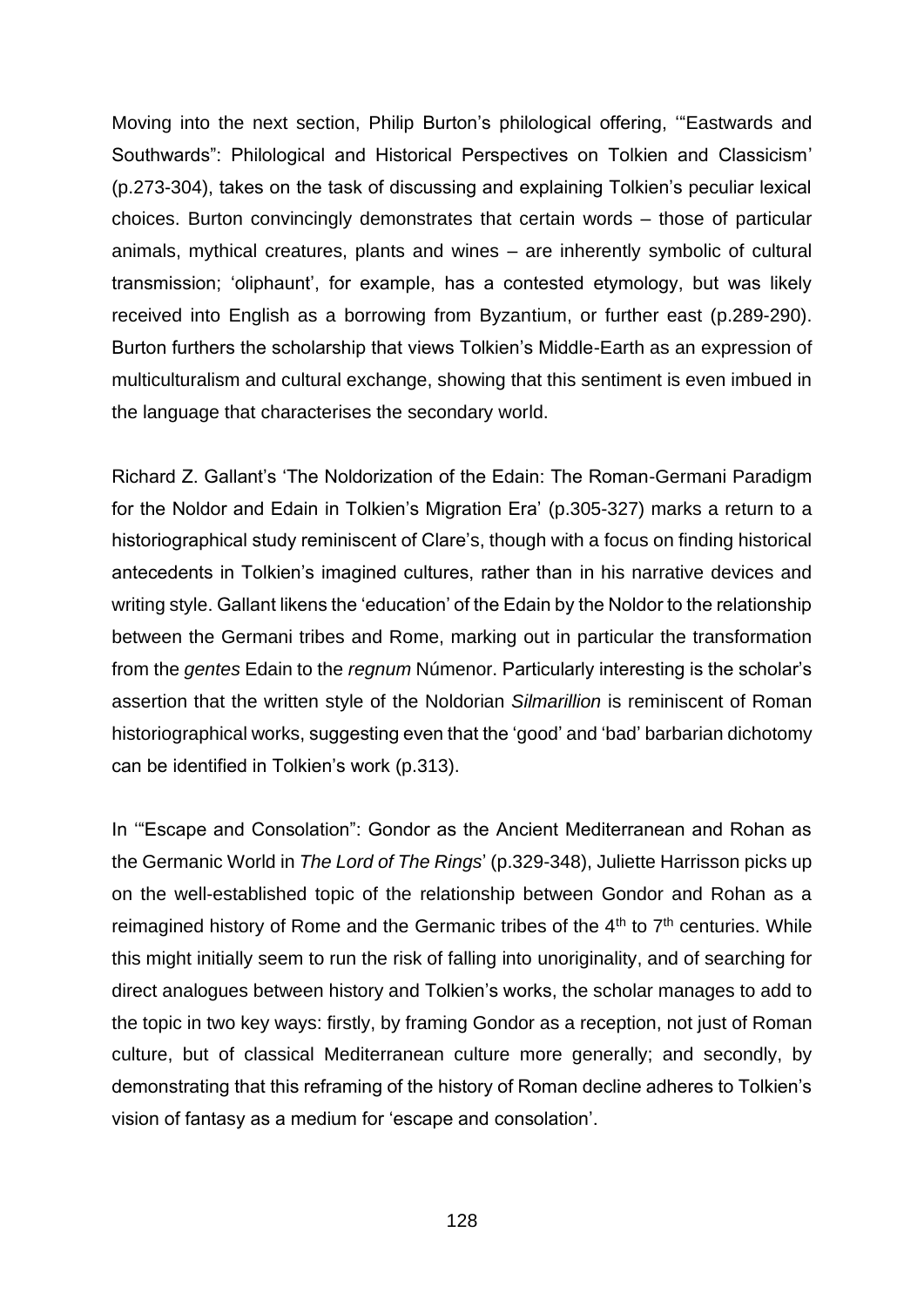Alley Marie Jordan's essay, 'Shepherds and the Shire: Classical Pastoralism in Middle-earth' (p.353-363), starts off the final section by comparing Tolkien's hobbits to the shepherds from Virgil's *Eclogues*, in a brief but enlightening study on classical pastoralism in the *Lord of the Rings*. Jordan draws many parallels between the hobbits and the shepherds, but most interestingly, the scholar identifies the backdrop of a threatening imperial incursion as the key element which allows the ideals of pastoralism to truly shine through. While Jordan does not discuss the likelihood that Tolkien had read the *Eclogues* – which might be a critique for those who adhere to Hardwick's framework for classical reception scholarship – this fact alone does not detract from the virtues of the essay.<sup>6</sup>

In the final offering, 'Classical Influences on the Role of Music in Tolkien's Legendarium' (p.365-374), Filonenki and Schepanskyi discuss how Tolkien's perception and use of music in the legendarium weave together Catholic elements with the classical. Focusing first on the cosmogonic episode at the beginning of the *Silmarillion*, the scholars compare the music of the Ainur with the classical *music of the spheres* notion. There is a brief discussion of the various iterations of this notion put forth by Greek and Roman philosophers, but aside from detailing some similarities (as 'parallels' would be perhaps too strong), the essay does not make an overly compelling case for seeing the Ainulindalië as a reception of the *music of the spheres* idea. There may be yet more to say, however, about the scholars' mention of Plato's *Myth of Er*; comparing the sirens and the Fates of the latter to the Maiar and Valar, Filonenki and Schepanskyi make what could be a strong start to establishing parallels between the two cosmogonical episodes, but the theory is still in its infancy.<sup>7</sup> Moreover, the overall summary takes an idea we have perhaps heard before – that Tolkien's work is a complex tapestry of interwoven sources. Thus, in the end, the scholars have provided some new and interesting avenues for discussion, but the essay itself offers only as yet underdeveloped ideas (though admittedly, this may be due to its brevity).

<sup>6</sup> Hardwick 2003: 5.

 $7$  There is perhaps room for a philological extension to this debate: if indeed Tolkien had referred to Valinor as 'Faery' in early drafts, then there could be reason to see the Valar and Maiar as receptions of the medieval 'fay' (though this warrants a discussion in and of itself), a word derived from the Latin *fata*, which might give weight to the idea of the Valar as receptions of the Fates. C.f. Martinez 2010: 67, 78.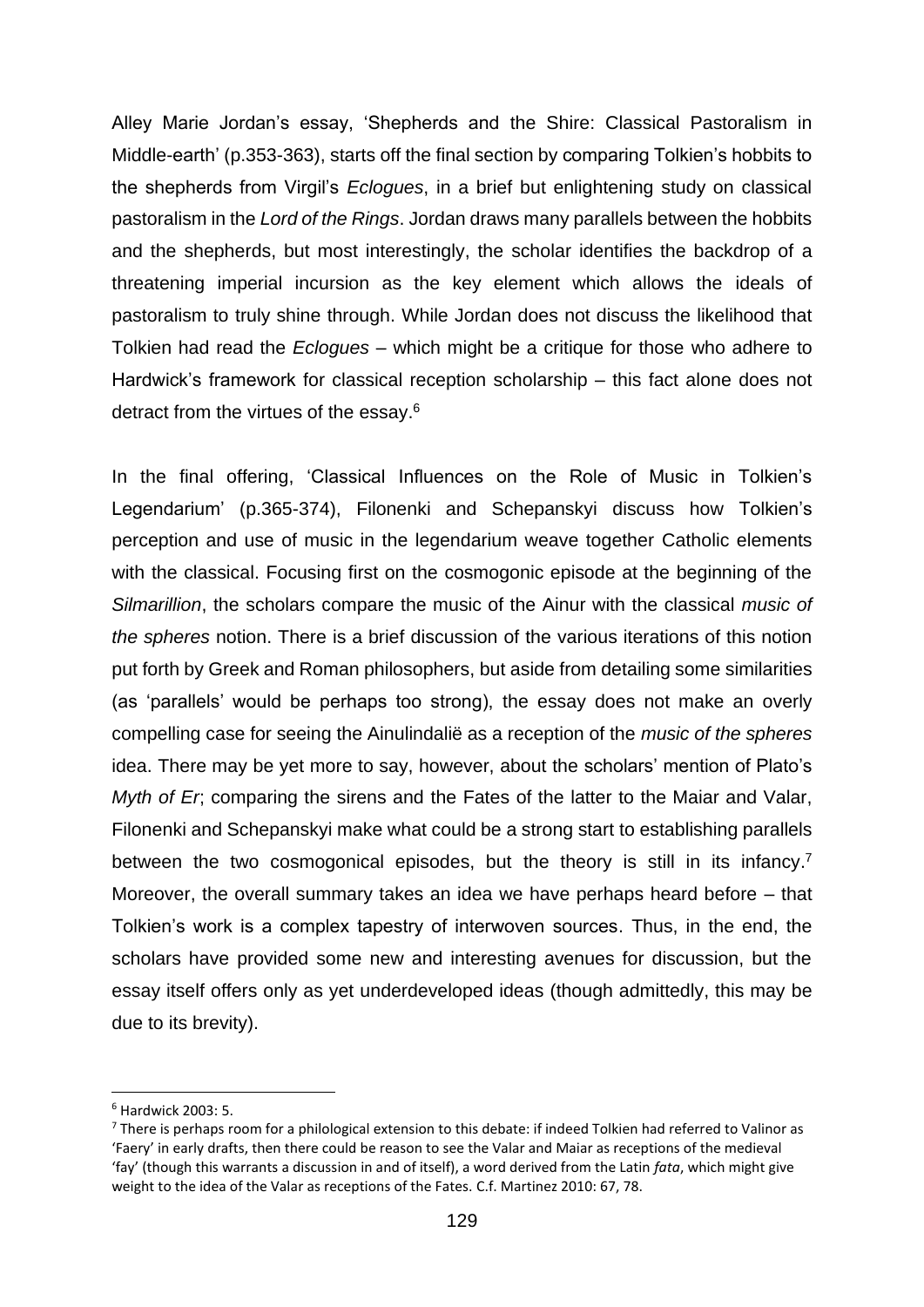Finally, in the afterword, 'Tolkien's Response to Classics in its Wider Context' (379- 394), D. Graham J. Shipley neatly ties up the findings of the volume, situating them once again against the contextual backdrop of Tolkien's personal experiences, knowledge of classics, and his purpose in creating Arda. Shipley's chapter recreates the personal tone set by Williams in the initial chapter, and reminds readers that, while we search for meaning in the legendarium, Tolkien's purpose was primarily to create a compelling narrative, and subtextual significance was secondary (though still important) to that purpose. Perhaps most importantly, the chapter rounds off by foregrounding a familiar notion: that the legendarium is an eclectic work, the value of which is greater than the simple sum of its parts.